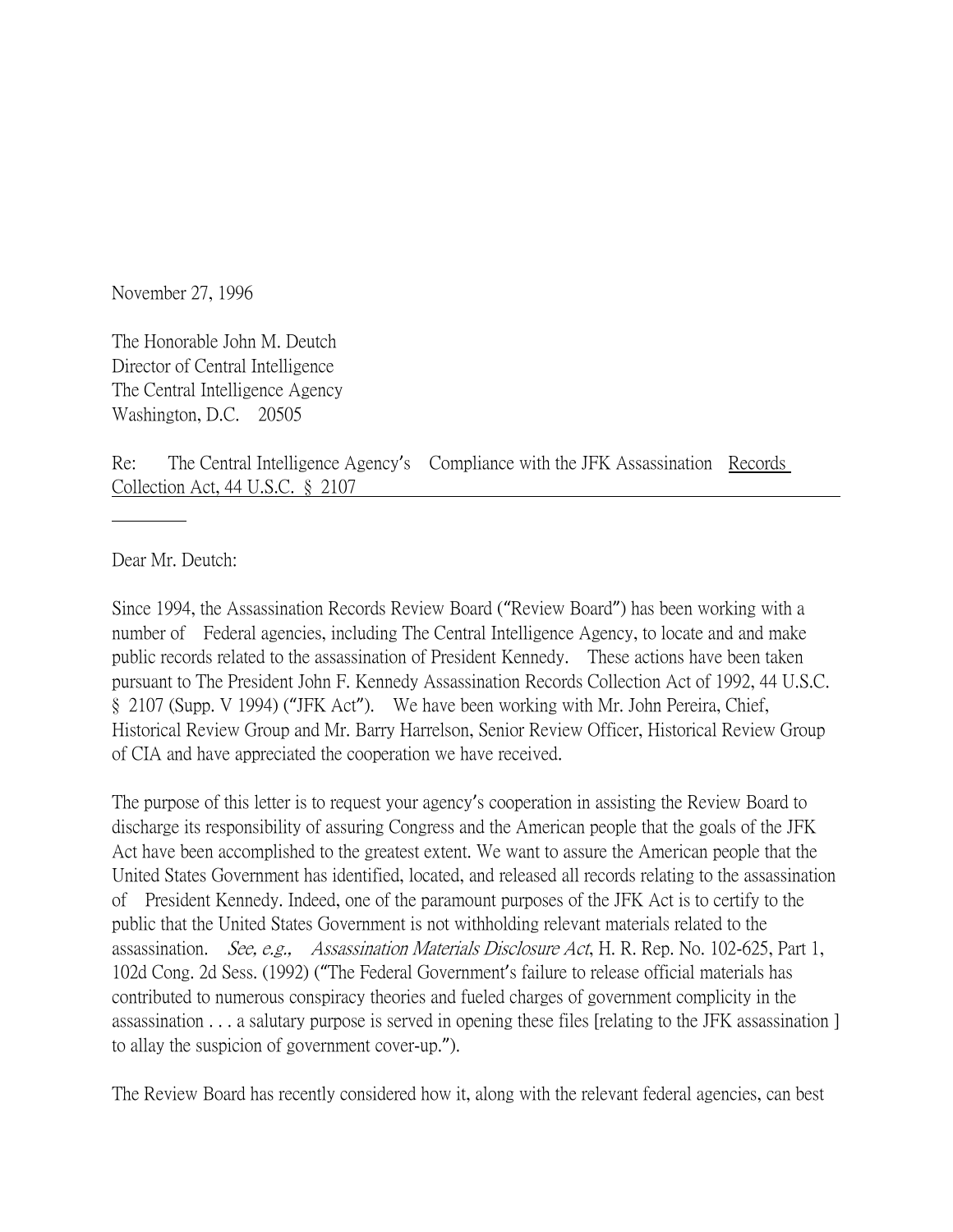demonstrate to the American public that a thorough, good faith, and diligent effort has been made to locate and release all remaining assassination-related records within the control of the United States Government (and that the Government is not hiding any such materials from public disclosure). Pursuant to the Congressional mandate under the JFK Act to "create an enforceable, independent, and accountable process for the public disclosure of such records," 44 U.S.C. sec. 2107 (2) (a) (3), the Review Board seeks to have the relevant federal agencies provide a complete and specific accounting of their efforts to locate and release assassination-related records, including a full explanation for any destruction of such records.

Accordingly, the Review Board requests that each relevant agency adhere to the formal compliance program (hereinafter "JFK Act Compliance Program") outlined below and devised by the Review Board pursuant to its powers under Section 7(j)(1)(A), (B), (C), (D), and (F) of the JFK Act. We hereby request that you undertake the following measures by the dates provided (these dates were set in view of the fact that the Review Board's operations currently are scheduled to expire on September 30, 1997):

1. Designation of Agency Compliance Official (or officials) and statement of intent to comply with the JFK Act. We request that by December 9, 1996 your agency designate an Agency Compliance Official who ultimately will be responsible for ensuring that the agency has complied with its obligations under the JFK Act, including the identification, location, and organization of assassination records and the transmission of those records to the National Archives and Records Administration ("National Archives"). Although the Review Board assumes that Mr. John Pereira or Mr. Barry Harrelson will serve in this position, we nevertheless await your formal confirmation. If necessary, your agency may designate additional persons with knowledge of the measures that have been undertaken to locate assassination records.

We also request that by December 9 the agency convey its agreement to adhere to the compliance procedures outlined in this letter. To the extent that any compliance procedure described below appears to be unreasonable or to present difficulties that we may not have anticipated, please explain why and make alternate suggestions to us.

2. Initial Statement of Compliance. We request that the Agency Compliance Official prepare by January 6, 1997 an initial written statement of the agency's compliance with the JFK Act ("Statement of Compliance"), setting forth the steps that the agency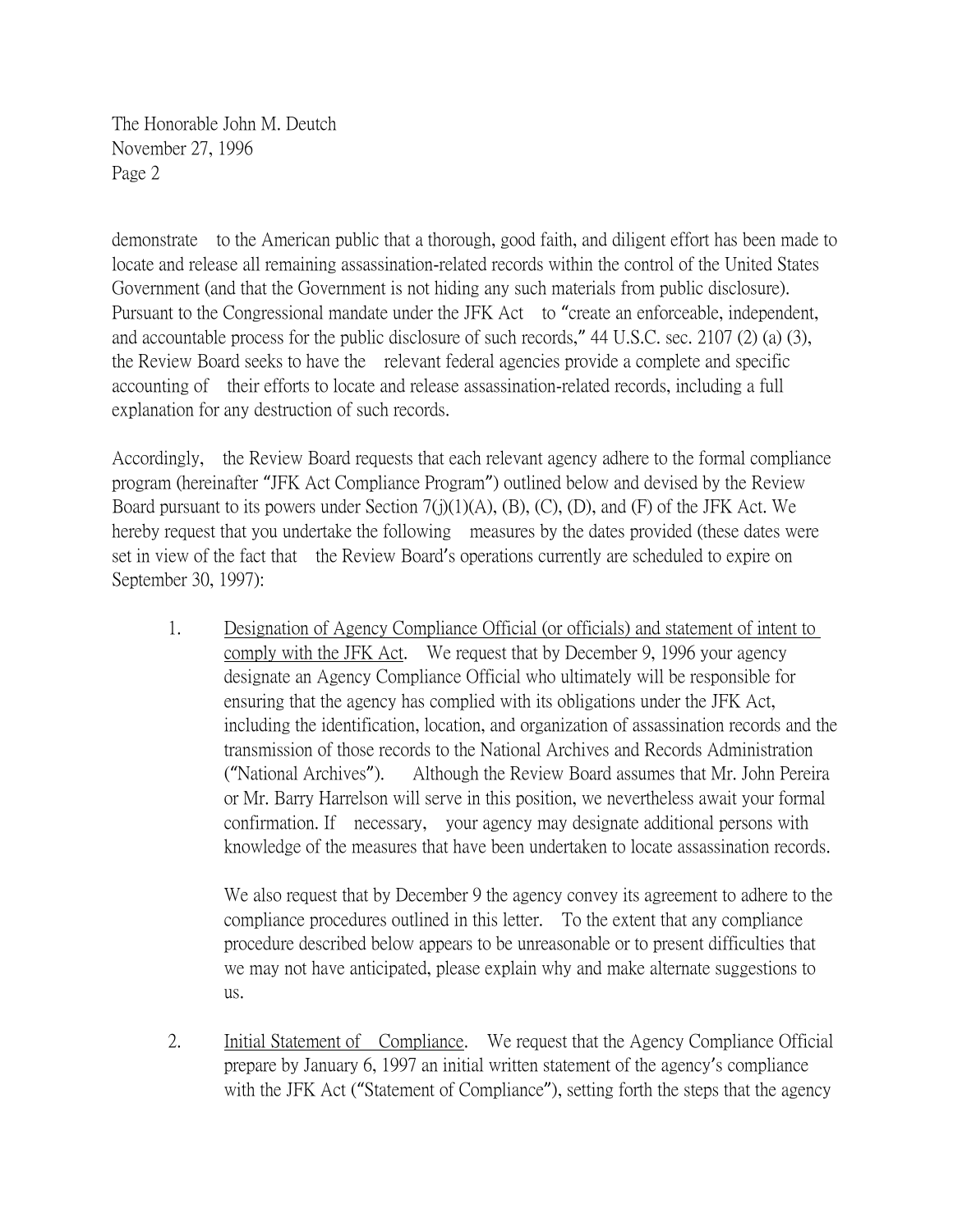> has taken to locate and process assassination records. The Review Board recognizes that many of the relevant federal agencies, including The Central Intelligence Agency, have previously written letters to the Review Board apprising it of their progress at various stages of identifying and processing assassination records under the JFK Act. The Statement of Compliance, while it may include information previously reported to the Board, is to be the agency's comprehensive and final report to the American public of what it has done to locate records relating to the assassination. This Statement of Compliance shall include, to the fullest reasonable extent, the following information:

- a. A complete description of all steps that your agency took to identify and locate assassination records including, but not limited to, an identification of the major record collections and files that were consulted in the agency's search, any departmental file indices consulted, the names and titles of the persons who were responsible for conducting the searches, the physical locations of the records that were searched, the off-site storage facilities (e.g., Federal Records Centers) searched, the specific steps that were taken to locate and retrieve materials in archives, and any other criteria used by the agency to locate assassination records.
	- b. A description of the steps that the agency took in direct response to specific requests of the Review Board to locate certain additional records or information relating to the assassination. In particular, we ask that the CIA describe what specific steps it has taken to address the following requests: CIA-9, Publications and Analytical Materials (See David G. Marwell letter dated March 6, 1996 to Mr. John Pereira); CIA-11, Silvia Duran's Original Statement (See David G. Marwell letter dated May 3, 1996 to Mr. John Pereira); CIA-12, JMWAVE Materials (See David G. Marwell letter dated May 22, 1996 to Mr. John Pereira); for HTLINGUAL records (See T. Jeremy Gunn Memorandum dated October 1, 1996 to Mr. Barry Harrelson); and for Monthly Operational Reports on Cuban Exile Groups (See Manuel E. Legaspi Memorandum dated October 17, 1996 to Mr. Barry Harrelson).

c. To the extent that any assassination-related records have been destroyed by the agency or any agency official, a full and specific explanation of the circumstances surrounding the destruction of such such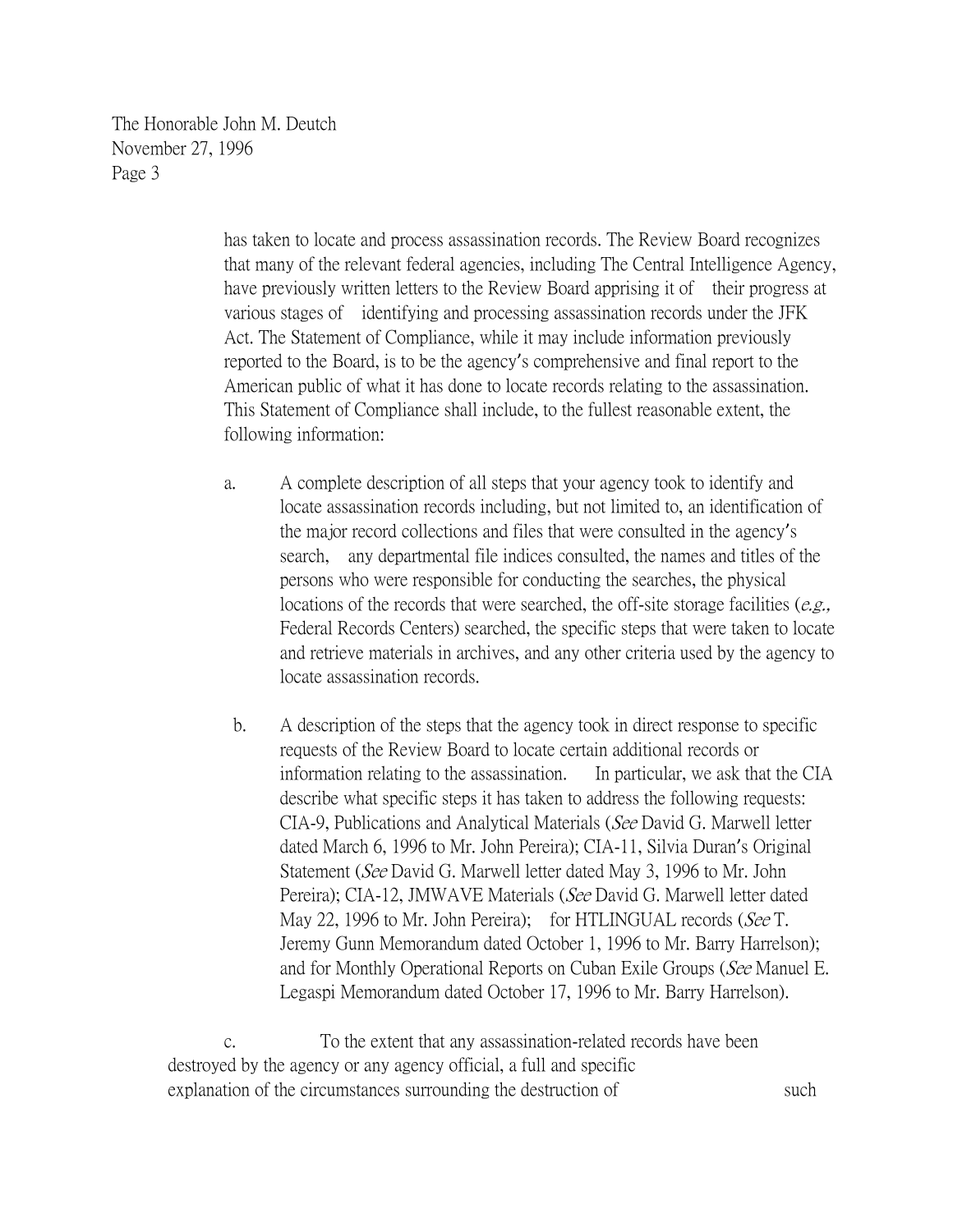records.

- d. The status of remaining work that you can now identify that needs to be completed by your agency in order to comply fully with the JFK Act, including an identification of the categories of records that must be processed and transmitted to the National Archives, a description of any additional searches for files that must be done, and the projected date(s) for completion of these tasks.
- 3. Review Board Interview With Agency Compliance Official (or Officials). Shortly after the submission of the agency's written Statement of Compliance, we ask that the Agency Compliance Official (as well as any persons who helped prepare the agency's initial Statement of Compliance) be made available to the Review Board for an interview regarding the location of agency assassination records. The interview will be used as an opportunity to resolve any outstanding questions regarding the agency's search, including any follow-up tasks to be completed by the agency. The Review Board anticipates that these interviews will be conducted in January 1997.
- 4. Submission of Final Agency Declaration of Compliance. By July 1, 1997, the agency should expect to complete the process of identification, location, and declassification of its assassination records at which time it should submit to the Review Board a final declaration certifying, under oath, its compliance with the provisions of the JFK Act (the "Final Declaration of Compliance"). This final declaration shall set forth all of the information initially set forth in the initial Statement of Compliance and shall also supplement the initial Statement of Compliance by detailing any further steps that were conducted by the agency in identifying and locating assassination records. The agencies' Final Declarations of Compliance will be included in our final report to Congress.
- 5. Compliance Depositions. Starting on or about August 1, 1997, the Review Board may conduct depositions, under oath, of the Agency Compliance Official along with any other agency officials with responsibility for complying with the JFK Act. The decision to take a compliance deposition of an agency will be made on a case by case basis, taking into account the importance of the agency to the work of the JFK Act and the sufficiency of the agency's efforts to account fully for its compliance with the JFK Act. In the event that the Review Board decides to commence a compliance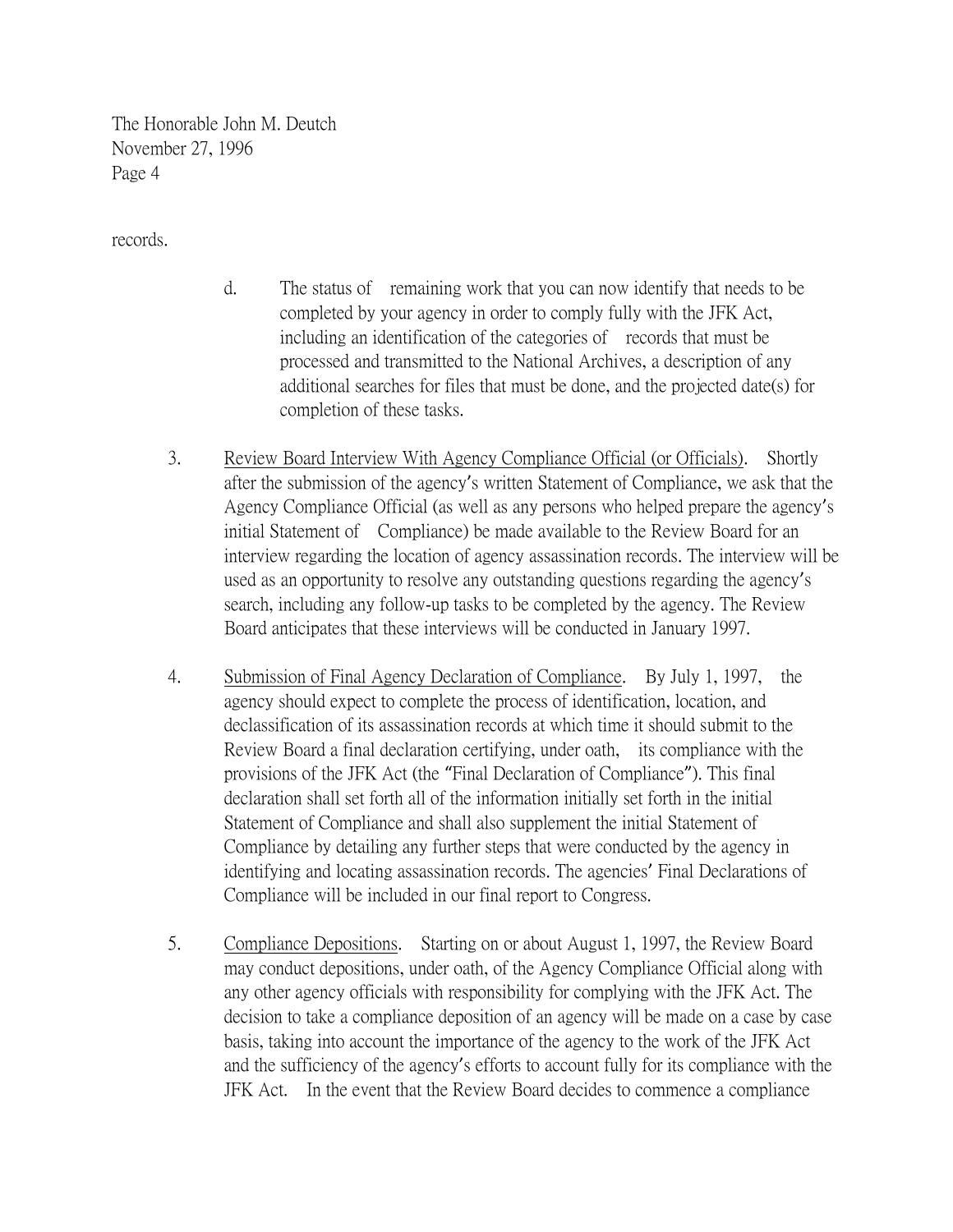> deposition of an agency, the responsible agency designee(s) will be expected to testify under oath with respect to any and all issues relating to the agency's record search, including the scope of the search, the identity of files searched, the destruction of any relevant records, and any other matters set forth in the Final Declaration of Compliance. Any person obligated to appear for a deposition under oath shall be fully entitled to obtain legal representation.

We look forward to receiving your initial response, by December 9, that designates your Agency Compliance Official and includes your statement regarding your position with respect to the provisions outlined in this letter. To the extent that you have any questions or suggestions regarding the Compliance Program, please do not hesitate to contact our General Counsel, T. Jeremy Gunn, at (202) 724-0088.

Thank you for your cooperation with our work.

Sincerely,

David G. Marwell Executive Director

cc: Assassination Records Review Board Nora Slatkin, Executive Director, Central Intelligence Agency Michael O'Neil, General Counsel, Central Intelligence Agency John Pereira, Chief, Historical Review Group, Central Intelligence Agency Barry Harrelson, Senior Review Officer, Historical Review Group, Central Intelligence Agency